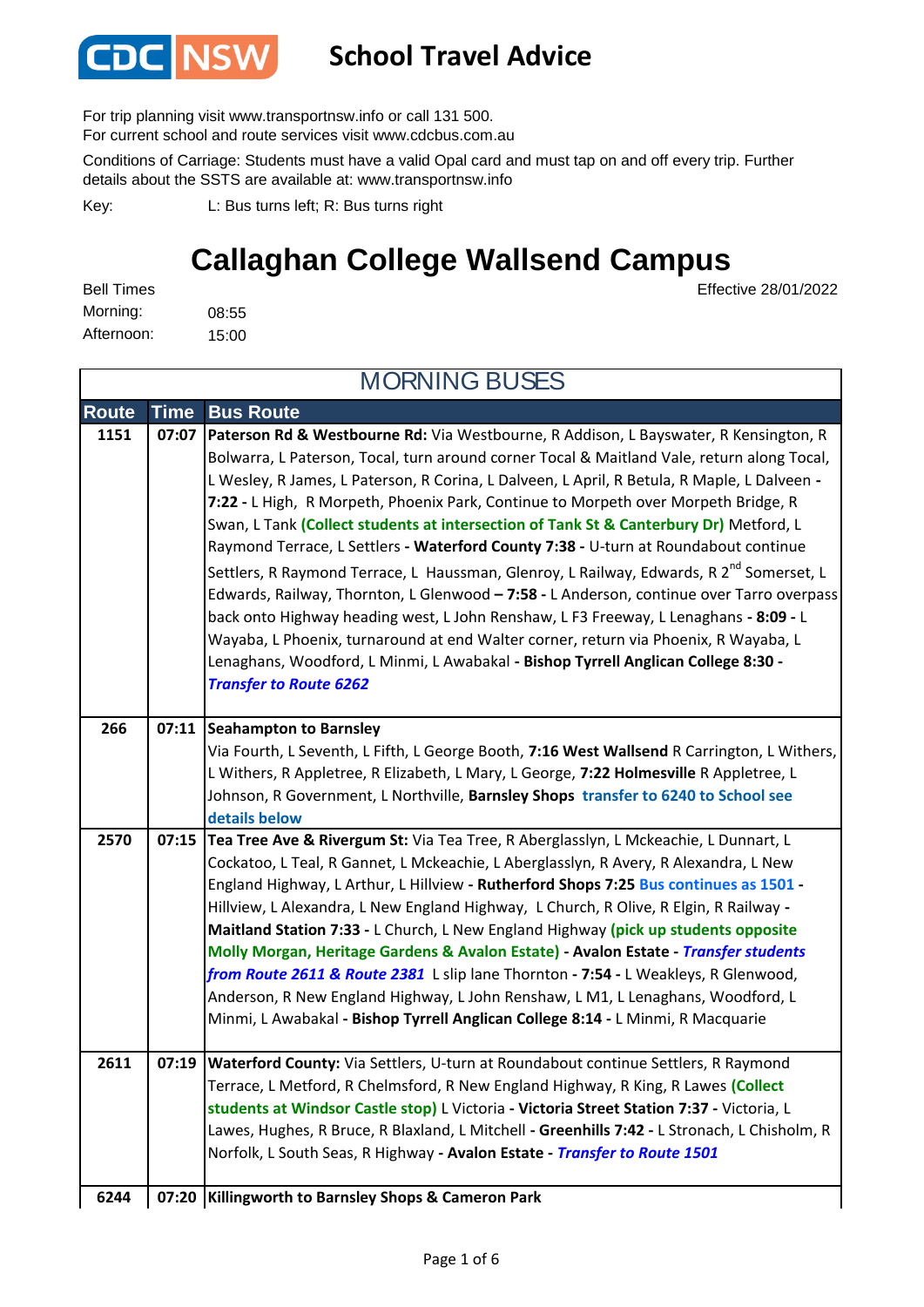# **CDC** NSW School Travel Advice

| <b>Route</b> | <b>Time</b> | <b>Bus Route</b>                                                                                                                              |
|--------------|-------------|-----------------------------------------------------------------------------------------------------------------------------------------------|
|              |             | Via The Broadway, L Stephenson, R Park, R The Broadway, L Wakefield, R Northville,                                                            |
|              |             | Barnsley Shops - transfer to 6240 to School see details continue Northville, R Main, R                                                        |
|              |             | Suttor, L Garth, R Main, L Minmi, L Oakville, R Harris, L Northlakes, R Constitution,                                                         |
|              |             | Northlakes, R Elanet transfer to 6240 see details below                                                                                       |
| 6240         | 07:25       |                                                                                                                                               |
|              |             | <b>Wakefield to Callaghan College Wallsend</b><br>Via School, R Miller, R Wakefield, R Northville, 7:32 Barnsley Shops collect pax from 267 & |
|              |             | 6240 R Crest, L Ridley, L Main, U-turn roundabout, via Main, R Suttor, L Garth, Edgeworth                                                     |
|              |             | 7:35 R Main, L Minmi, L Oakville, R Harris, Cameron Park 7:40 L Northlakes, U-turn                                                            |
|              |             | roundabout, L Jullundur, L Araminta, R Jupiter, L Constitution, Elanet collect pax from 6240                                                  |
|              |             | L Flamingo, R Hilldale, L Oakville, L Minmi, R Sedgwick, L Harper, R Neilson, L Main, L Lake,                                                 |
|              |             | L College, 8:09 Macquarie College L Lake, Irrawang, Macquarie to School                                                                       |
|              |             |                                                                                                                                               |
| 267          | 07:29       | <b>Seahampton to Wallsend</b>                                                                                                                 |
|              |             | Via Fourth, L Seventh, L Fifth, L George Booth, 7.32 West Wallsend R Carrington, L Withers,                                                   |
|              |             | R Appletree, 7:38 Holmesville R Elizabeth, L Mary, L George, R Appletree, L Johnson, R                                                        |
|              |             | Government, L Northville, 7:43 Barnsley R Crest, R Ridley, L Windsor, R Suttor, 7:51                                                          |
|              |             | Edgeworth Heights L Garth, R Main, 7:54 Edgeworth R Lake, L Stockland, Stockland                                                              |
|              |             | Glendale via Stockland, R Lake, R Main, 8:16 Cardiff Station L Wallsend, Cardiff, Walford, L                                                  |
|              |             | Thomas, R Lake, R Cowper, L Kokera, R Bunn, at Library students use Pedestrian Crossing                                                       |
|              |             | transfer to 261 to Wentworth St see details                                                                                                   |
| 2381         | 07:40       | Victoria St Station: Via Victoria, L Lawes, L Quarry, R Fieldsend, R Turton, L Chelmsford -                                                   |
|              |             | Metford Shops 7:45 - Chelmsford, R Schanck, L Lowe, R Ferraby - Metford TAFE 7:50 - L                                                         |
|              |             | Highway - Avalon Estate - Transfer to Route 1501                                                                                              |
| 6284         |             | 07:42   Meadows, Outlook, The Sanctuary to Callaghan College Wallsend ** Students from The                                                    |
|              |             | Outlook and The Sanctuary must board this service **                                                                                          |
|              |             | Via End of Walter Pd, Phoenix, L Lenaghans, Woodford, L Minmi, 1 <sup>st</sup> L Brookfield, R Arbour,                                        |
|              |             | R Brookfield, L Minmi 7:54 Aldi Fletcher L Kirraka, R Tibin, R Awabakal, L Minmi, L                                                           |
|              |             | Maryland, 8:02 Glendore R Maryland, L Minmi, R Macquarie to School                                                                            |
|              |             |                                                                                                                                               |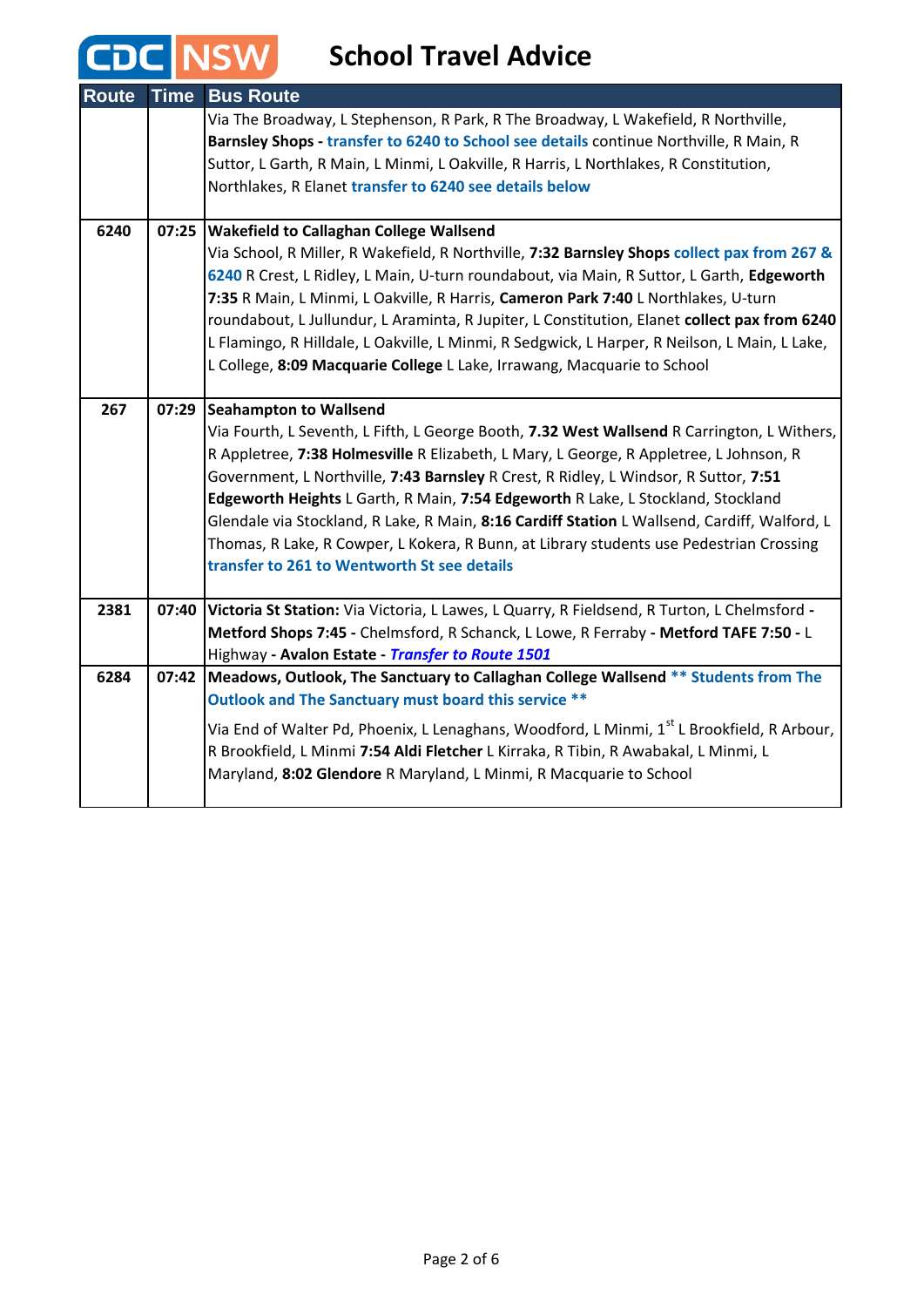## **CDC NSW**

**School Travel Advice**

| <b>Route</b> | <b>Time</b> | <b>Bus Route</b>                                                                            |
|--------------|-------------|---------------------------------------------------------------------------------------------|
| 6266         | 07:44       | <b>Killingworth to Barnsley</b>                                                             |
|              |             | Via The Broadway, L Stephenson, R Park, R The Boulevarde, R The Broadway, L Wakefield,      |
|              |             | R Northville Barnsley transfer to Route 267 to Wallsend see details                         |
| 6200         |             | 08:05 Wallsend to Callaghan College Wallsend                                                |
|              |             | Via Newcastle, R Douglas, Tillie, L Cameron, L Longworth, L Newcastle, R Douglas, R         |
|              |             | Corindi, R Alexander, L Moresby, L Kenneth, L Magin, R Taylor, L Seladon, R Cressington, R  |
|              |             | Elermore, Metcalfe 8:16 Wallsend PS R Cowper, L Nelson, R Boscowan, L Frances, R            |
|              |             | Wentworth, R Richardson, R Macquarie to School                                              |
|              |             |                                                                                             |
| 6288         |             | 08:20   Maryland to Callaghan College Wallsend ** Students from The Outlook and The         |
|              |             | Sanctuary will not be able to board this service please use dedicated route 6284 **         |
|              |             | Via Maryland, 8:30 Glendore R Boundary, R Warkworth, L Tillegra, R Berwick, L Boundary,     |
|              |             | R Sandycroft, R Seaton, L Wyndrow, L McNaughton, R Maryland, L Minmi, R Macquarie to        |
|              |             | School                                                                                      |
| 6264         | 08:25       | <b>Elermore Vale to Callaghan College Wallsend</b>                                          |
|              |             | Via Reservoir, R Jubilee, L Aries, R Croudace, R Jubilee, L Watkins, R Cardiff, L Smith, L  |
|              |             | Grandview, 8:37 Elermore Vale L Croudace, R Cardiff, R Perks, L Brooks, R Martindale, L     |
|              |             | Metcalfe, R Cowper, L Nelson, R Macquarie, L Abel, R Wentworth, R Richardson, R             |
|              |             | Macquarie to school                                                                         |
| 6250         | 08:30       | Elermore vale & Wallsend to Callaghan College Wallsend                                      |
|              |             | Newcastle Rd, L Victory, R Birchgrove, R Douglas, L Corindi, R Alexander, L Moresby, L      |
|              |             | Kenneth, L Magin, R Taylor, R Seladon, L Murnin, R Cressington, L Elermore, R Cambronne,    |
|              |             | L Dangerfield, L McCaffery, R Spencer, R Grandview, L Croudace, R Cardiff, Walford, R       |
|              |             | Martindale, L Metcalfe, L Thomas, R Lake, L Bousfield, R Moani, R Gunambi, R Bukara, L      |
|              |             | Irrawang, Macquarie, L Frances, R Wentworth, R Richardson, R Macquarie to School            |
| 6216         |             | 08:32   Maryland to Callaghan College Wallsend                                              |
|              |             | Via Maryland (Scout Hall), L Callan, L Maryland, R Boundary, L John T Bell, R McNaughton, L |
|              |             | Minmi, R Macquarie                                                                          |
| 6262         | 08:38       | Bishop Tyrrell Anglican College: <i>Transfer from Route 1151</i> L Maryland, L. Callan,, L  |
|              |             | Maryland, R Boundary, R Warkworth, R Barrington, L Berrico, L Warkworth, R Tillegra, R      |
|              |             | Berwick, L Boundary, R Sandycroft, L Maften, R John T Bell, L McNaughton, R Maryland, L     |
|              |             | Mini, R Wentworth (one block from Macquarie St)                                             |
| 261          | 08:39       | <b>Wallsend to Callaghan College Wallsend</b>                                               |
|              |             | Fronting Wallsend Plaza, Via Bunn, R Kokera, R Irrawang, Macquarie, L Neilson, R Hill, R    |
|              |             | Hannah, L Wentworth                                                                         |

### AFTERNOON BUSES

 $\mathsf{l}$ 

|          | Route Time Bus Route                                                                            |
|----------|-------------------------------------------------------------------------------------------------|
|          | 1376   13:35 Callaghan College Wallsend to Elermore Vale                                        |
| Fri Only | via Macquarie, Irrawang, L Bulkara, Lake, L Jubilee, R Aries, R Croudace, L Cardiff, R Perks, R |
|          | Metcalfe, L Cressington, L Douglas, R Birchgrove, L Victory                                     |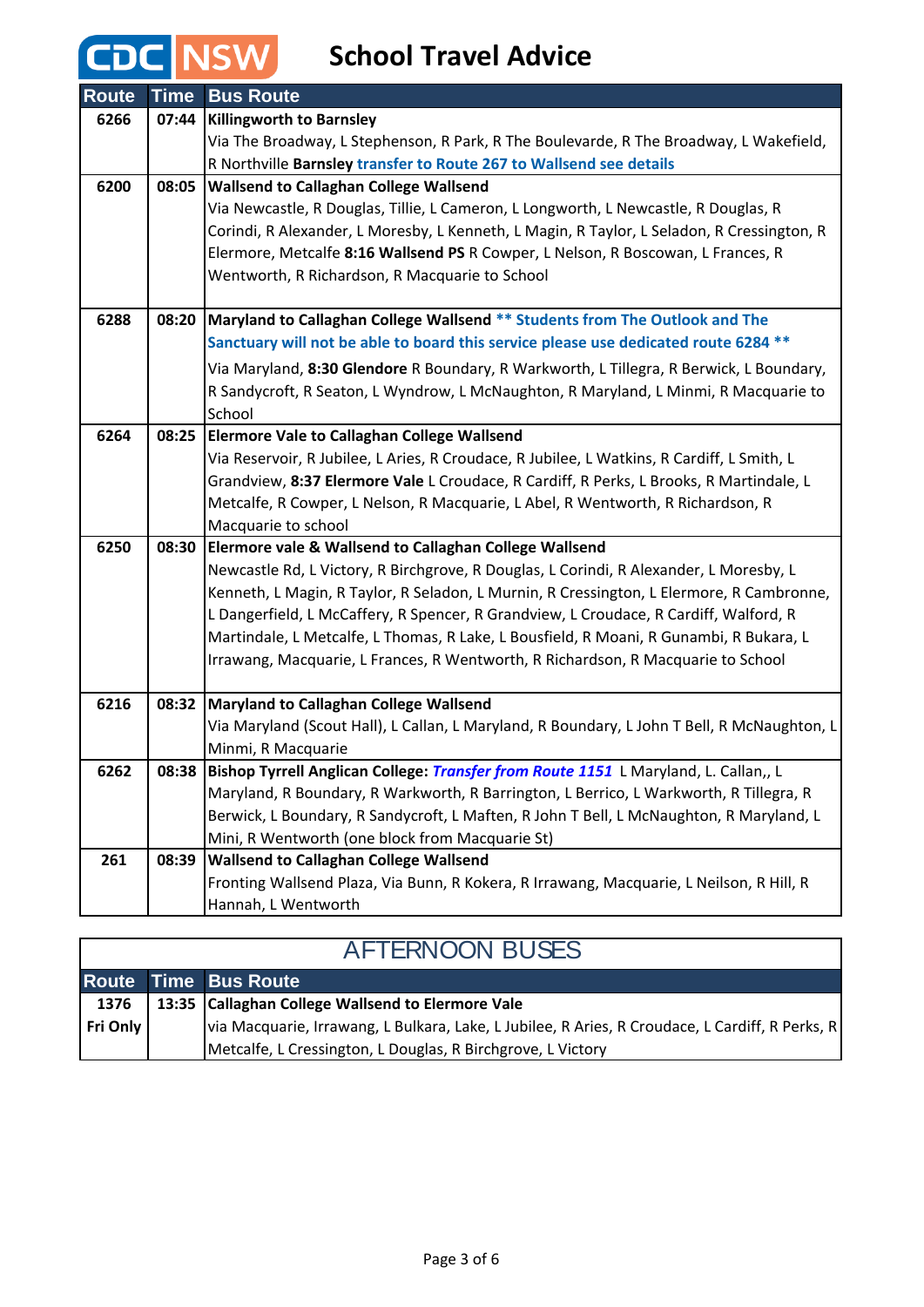# **CDC** NSW School Travel Advice

| <b>Route</b> | <b>Time</b> | <b>Bus Route</b>                                                                                                                                                         |
|--------------|-------------|--------------------------------------------------------------------------------------------------------------------------------------------------------------------------|
| 6169         | 13:35       | <b>Callaghan College Wallsend Campus to Maryland</b>                                                                                                                     |
| Fri Only     |             | Via Macquarie, R Kenrick, R Wentworth, L Minmi, Maryland R Maryland, L McNaughton, R                                                                                     |
|              |             | Wyndrow, R Seaton, L Sandycroft, L Boundary, R Berwick, L Tillegra, R Warkworth, L                                                                                       |
|              |             | Boundary, L Maryland, L Yarra, L Maryland, R Callan, R Maryland, Churnwood, L                                                                                            |
|              |             | Bottlebrush                                                                                                                                                              |
| 6237         | 13:35       | <b>Callaghan College Wallsend Campus to Minmi</b>                                                                                                                        |
| Fri Only     |             | Via Macquarie, R Kenrick, R Wentworth, L Minmi, Nikkinba Ridge L Bottlebrush, R                                                                                          |
|              |             | Churnwood, L Minmi, Minmi, R McInnes, L Frederick, L Woodford                                                                                                            |
| 6265         | 13:35       | Callaghan College Wallsend to Hidden Water and The Outlook: ** EXPRESS - First stop                                                                                      |
| Fri Only     |             | Aldi Fletcher **                                                                                                                                                         |
|              |             | Via Macquarie, R Kenrick, R Wentworth, L Minmi, L Britannia, R County <b>Hidden Waters</b> L                                                                             |
|              |             | Waterside, R Discovery, R Kingfisher, County, L Britannia, L Minmi 1 <sup>st</sup> R Brookfield, L                                                                       |
|              |             | Arbour, L Brookfield                                                                                                                                                     |
| 6263         | 14:05       | Callaghan College Wallsend to The Sanctuary and The Outlook ** EXPRESS - First stop                                                                                      |
| Fri Only     |             | Awabakal Dr **                                                                                                                                                           |
|              |             | Via Macquarie, R Abel, R Wentworth, L Minmi, R Awabakal, L Tibin, L Kurraka, R Minmi, R                                                                                  |
|              |             | Brookfield, L Arbour, L Brookfield                                                                                                                                       |
| 6172         | 15:05       | Callaghan College Wallsend to Maryland ** EXPRESS - First stop Warkworth St **                                                                                           |
|              |             |                                                                                                                                                                          |
|              |             | Via Macquarie R Kenrick, R Wentworth, L Minmi, R Warkworth, L Boundary, L Maryland                                                                                       |
| 1491         |             | continue Maryland to Minmi & Maryland.                                                                                                                                   |
|              | 15:06       | To Maryland, Maitland Via Macquarie, R Abel, R Fletcher, L Minmi, R Maryland, L                                                                                          |
|              |             | McNaughton, R Wyndrow, R Seaton, L Sandycroft, L Boundary, R Berwick, L Tillegra, R<br>Warkworth, L Boundary, L Maryland, R Callan, R Maryland, R Minmi - Bishop Tyrrell |
|              |             | Anglican College 3:25 - Transfer Maitland students to Route 1502                                                                                                         |
| 1377         | 15:10       | To Minmi, The Meadows, Tarro, Beresfield, Thornton, Morpeth, Bolwarra Via Macquarie,                                                                                     |
|              |             | L Hannah, Ranclaud, L Boscowan - Plattsburg PS 3:05 - L Francis, R Wentworth, L Minmi                                                                                    |
|              |             | Rd, R at roundabout, L Maryland Dr - 3:17 - L Boundary Rd - Maryland PS 3:22 Bus                                                                                         |
|              |             | continues as Route 1378 - via Boundary, R Berwick, L Tillegra, L Warkworth, L Minmi, L                                                                                   |
|              |             | McNaughton, L Maryland, R Callan, R Maryland, L Minmi - Nikkinba Estate - R Bottlebrush                                                                                  |
|              |             | R Cottonwood, R Churnwood, L Minmi, R Awabakal - Bishop Tyrrell Anglican College 3:40 -                                                                                  |
|              |             | R Minmi, L Woodford to Newcastle Link roundabout and return Woodford, Leneghans, R                                                                                       |
|              |             | Wayaba, Phoenix, Walter, turn around, Phoenix, Wayaba, L Leneghans, R Blackhill onto                                                                                     |
|              |             | Freeway, R John Renshaw R New England Highway, L Tarro over pass, L Anderson, R                                                                                          |
|              |             | Glenwood, R Thornton - 4:06 - Railway, Edwards, R 2 <sup>nd</sup> Somerset, L Edwards, Railway - 4:13                                                                    |
|              |             | - R Glenroy, Haussman, R Raymond Terrace, L Settlers - Waterford County 4:20 - R                                                                                         |
|              |             | Raymond Terrace, R Metford (Drop students at intersection of Tank St & Canterbury Dr)                                                                                    |
|              |             | Tank, R Swan, L Phoenix Park, over Morpeth Bridge, Phoenix Park, Morpeth, L High St -                                                                                    |
|              |             | Largs 4:49 - R Dalveen, R Maple, L Betula, April, R Dalveen, R Corina, R Paterson, L Lang, L                                                                             |
|              |             | Tocal, Paterson, R Bolwarra, L Kensington, L Bayswater, R Addison, L Westbourne - 5:10 -                                                                                 |
|              |             |                                                                                                                                                                          |
|              |             |                                                                                                                                                                          |
|              |             |                                                                                                                                                                          |
| 260          | 15:13       | Callaghan College Wallsend Campus to Maryland, Sanctuary Estate, Fletcher, and Minmi                                                                                     |
|              |             | Via Macquarie, R Abel, R Wentworth, L Minmi, R Maryland, R Callan, L Maryland, R                                                                                         |
|              |             | Boundary, L John T Bell, L McNaughton, L Maryland R Minmi, R Awabakal, L Tibin, L                                                                                        |
|              |             | Kurraka, R Minmi, L Britannia, turn at roundabout, L Minmi, L Woodford                                                                                                   |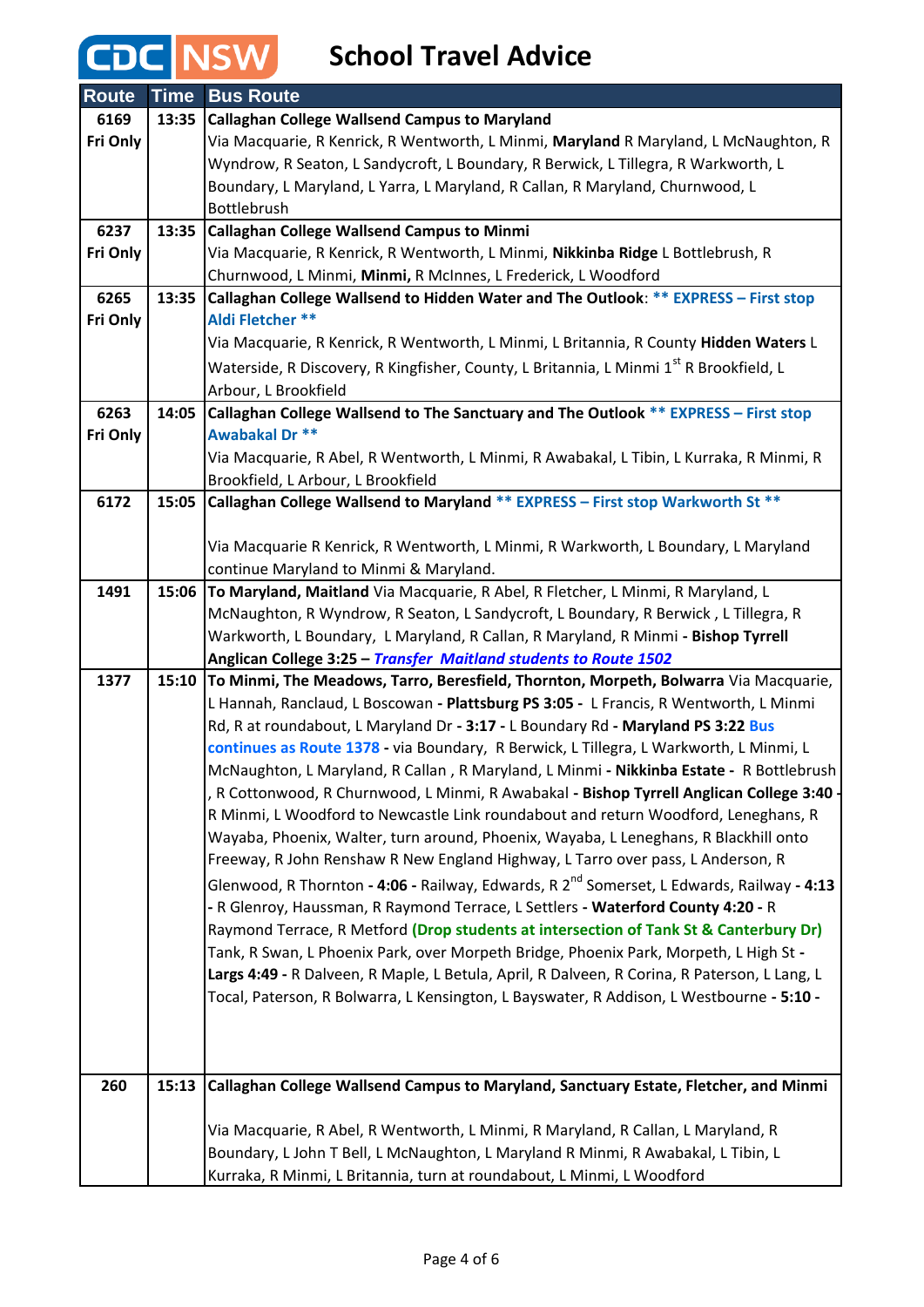

|        | <b>Route Time Bus Route</b>                                                                 |
|--------|---------------------------------------------------------------------------------------------|
| 6263   | 15:20   Callaghan College Wallsend to The Sanctuary and The Outlook ** EXPRESS - First stop |
| Mon to | Awabakal Dr **                                                                              |
| Thu    | Via Macquarie, R Abel, R Wentworth, L Minmi, R Awabakal, L Tibin, L Kurraka, R Minmi, R     |
| Only   | Brookfield, L Arbour, L Brookfield                                                          |